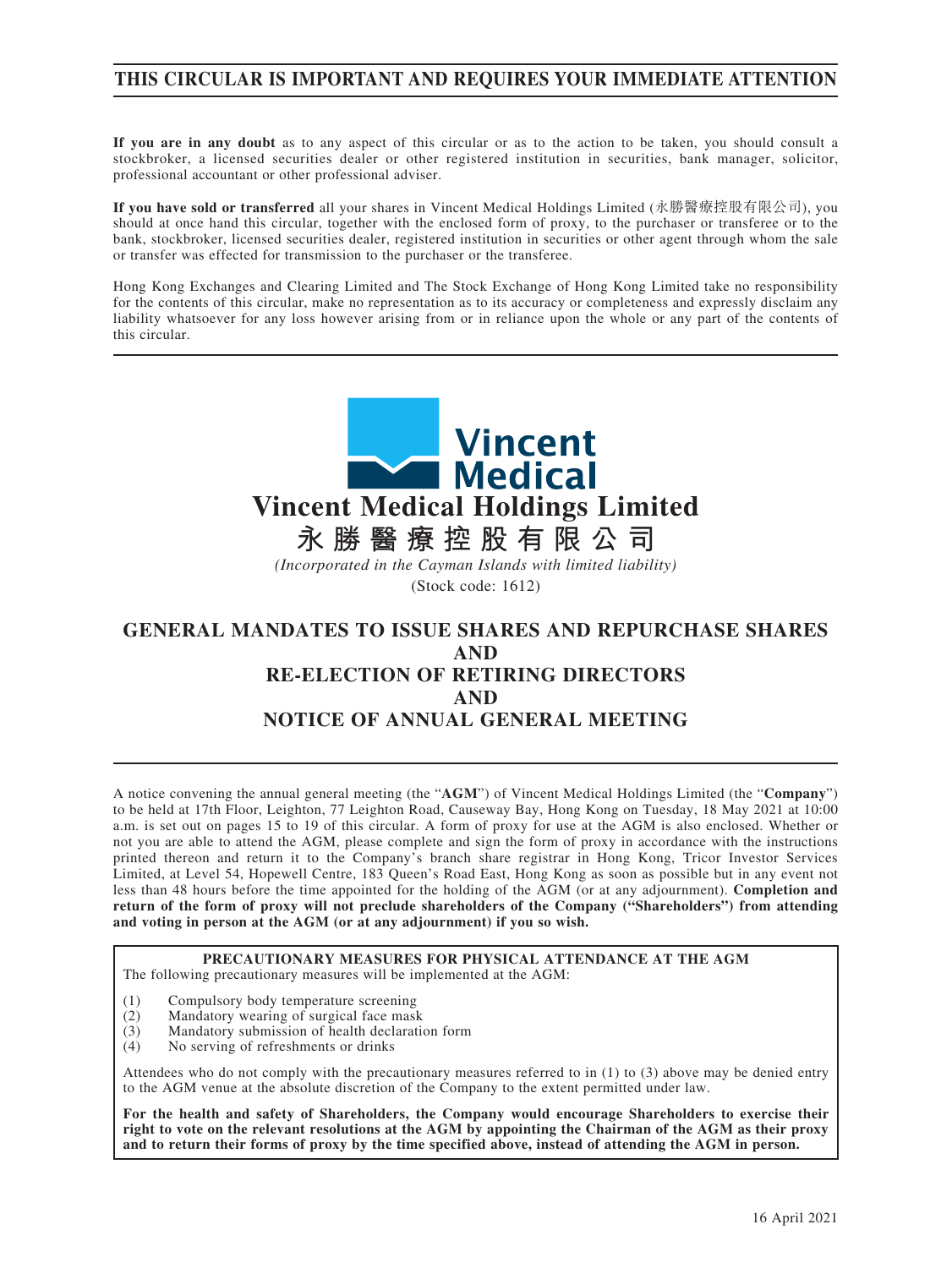# **CONTENTS**

# *Page*

| PRECAUTIONARY MEASURES FOR PHYSICAL ATTENDANCE AT THE AGM<br>$\overline{1}$ |                                         |               |  |
|-----------------------------------------------------------------------------|-----------------------------------------|---------------|--|
|                                                                             |                                         | $\mathcal{L}$ |  |
| <b>LETTER FROM THE BOARD</b>                                                |                                         |               |  |
| $\mathbf{1}$ .                                                              |                                         |               |  |
| 2.                                                                          | <b>GENERAL MANDATES TO ISSUE SHARES</b> | 5             |  |
| 3 <sub>1</sub>                                                              |                                         |               |  |
| $\overline{4}$ .                                                            |                                         | 6             |  |
| 5 <sub>1</sub>                                                              |                                         | $\tau$        |  |
| 6.                                                                          |                                         | 7             |  |
| APPENDIX I - EXPLANATORY STATEMENT ON THE<br>8 <sup>8</sup>                 |                                         |               |  |
| APPENDIX II - DETAILS OF THE DIRECTORS PROPOSED TO BE                       |                                         |               |  |
|                                                                             |                                         |               |  |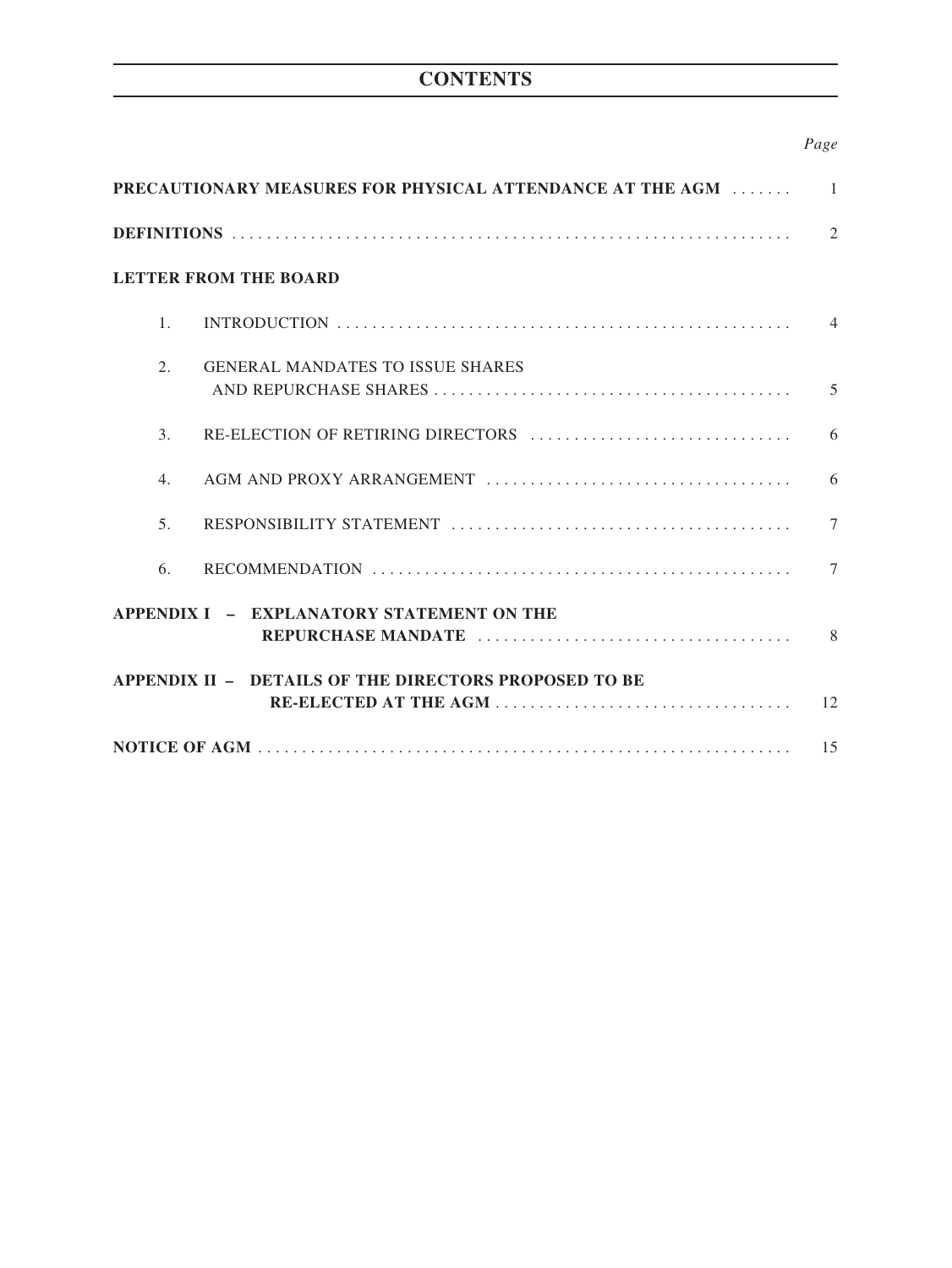# **PRECAUTIONARY MEASURES FOR PHYSICAL ATTENDANCE AT THE AGM**

For Shareholders who would like to physically attend the AGM, please note that the following precautionary measures may be implemented by the Company at the AGM venue to safeguard the health and safety of the AGM attendees and to comply with the requirements for the prevention and control of the spreading of COVID-19:

- (1) There will be **compulsory body temperature screening** for all persons before entering the AGM venue. Any person with a body temperature above the reference range quoted by the Department of Health from time to time, or is exhibiting flu-like symptoms may be denied entry into the AGM venue and be requested to leave the AGM venue.
- (2) All attendees will be required to **wear surgical face masks** throughout the AGM and maintain appropriate social distance with each other at all times when attending the AGM. Please note that no masks will be provided at the AGM venue and attendees should bring and wear their own masks.
- (3) Every attendee will be required to **submit a completed health declaration form** prior to entry into the AGM venue. Anyone who has recent travel history, is subject to quarantine, or has any flu-like symptoms or close contact with any person under quarantine or with recent travel history will be denied entry into the AGM venue or be required to promptly leave the AGM venue.
- (4) **No refreshments or drinks will be served** to attendees at the AGM.

Anyone attending the AGM is reminded to observe good personal hygiene at all times at the AGM venue. To the extent permitted under law, the Company reserves the right to deny entry into the AGM venue or require any person to leave the venue so as to ensure the health and safety of the AGM attendees.

In light of the continuing risks posed by the COVID-19, and in the interests of protecting Shareholders, **the Company strongly encourage Shareholders to exercise their right to vote on the relevant resolutions at the AGM by appointing the Chairman of the AGM as their proxy instead of attending the AGM in person**. Completed forms of proxy must be returned to the Company's branch share registrar in Hong Kong, Tricor Investor Services Limited, at Level 54, Hopewell Centre, 183 Queen's Road East, Hong Kong before **Sunday, 16 May 2021 at 10:00 a.m**.. For the non-registered Shareholders whose Shares are held through banks, brokers, custodians or the Hong Kong Securities Clearing Company Limited should consult directly with their banks or brokers or custodians (as the case may be) to assist them in the appointment of proxy.

Due to the constantly evolving COVID-19 pandemic situation in Hong Kong, the Company may be required to change the AGM arrangements at short notice. Shareholders are advised to keep themselves abreast of further announcements (if any) made by the Company which will be published on the website of the Company at www.vincentmedical.com and the website of Hong Kong Exchanges and Clearing Limited at www.hkexnews.hk.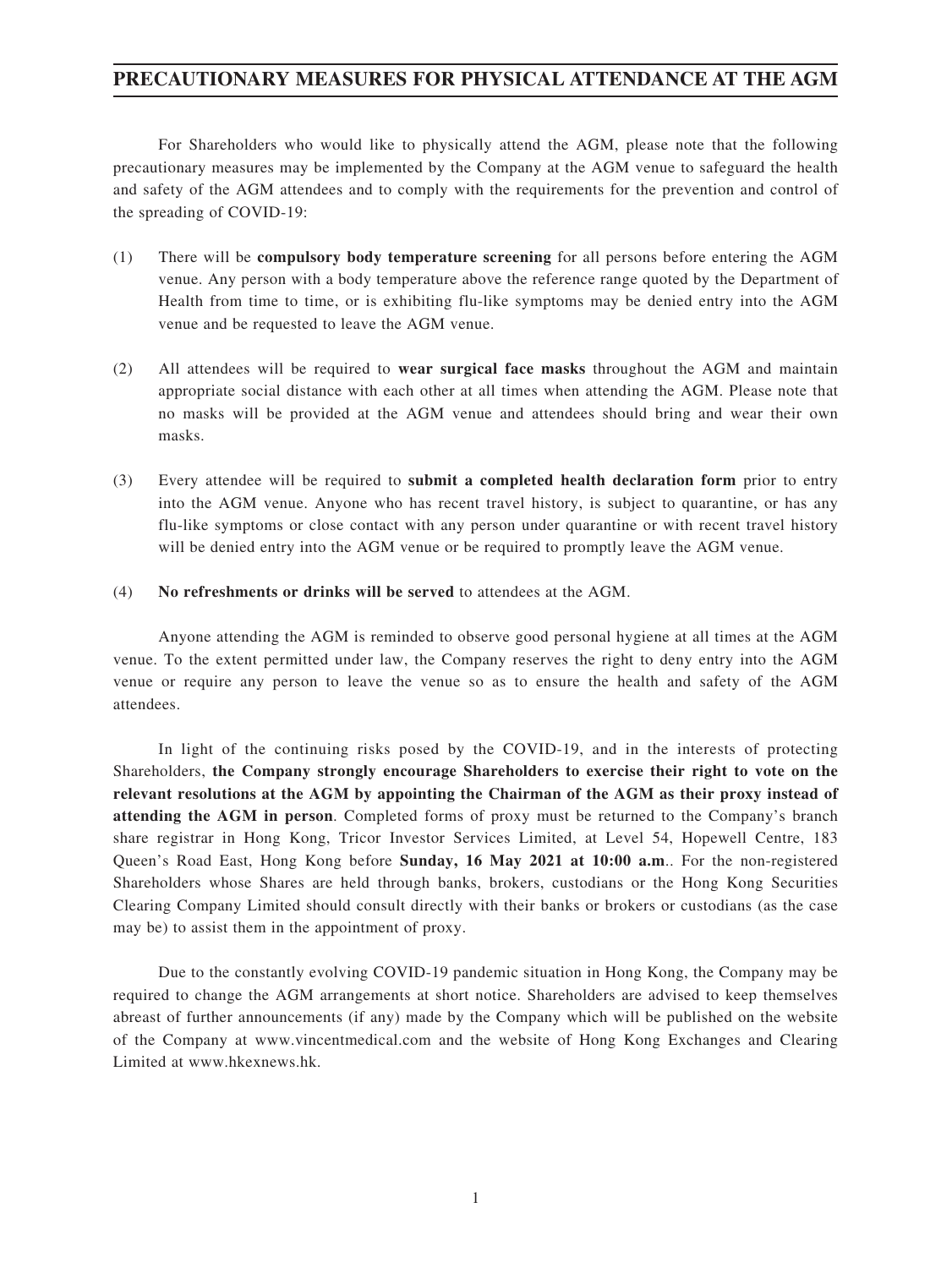*In this circular, unless the context otherwise requires, the following expressions shall have the following meanings:*

| "AGM"                      | the annual general meeting of the Company to be held at 17th<br>Floor, Leighton, 77 Leighton Road, Causeway Bay, Hong Kong<br>on Tuesday, 18 May 2021 at 10:00 a.m. or any adjournment<br>thereof, the notice of which is set out on pages 15 to 19 of this<br>circular                                                           |
|----------------------------|-----------------------------------------------------------------------------------------------------------------------------------------------------------------------------------------------------------------------------------------------------------------------------------------------------------------------------------|
| "Articles of Association"  | the articles of association of the Company as amended from time<br>to time                                                                                                                                                                                                                                                        |
| "Board"                    | the board of the Directors                                                                                                                                                                                                                                                                                                        |
| "Cayman Companies Law"     | the Companies Law, Cap. 22 (Law 3 of 1961, as consolidated and<br>revised) of the Cayman Islands                                                                                                                                                                                                                                  |
| "Company"                  | Vincent Medical Holdings Limited (永勝醫療控股有限公司), an<br>exempted company incorporated in the Cayman Islands with<br>limited liability and the shares of which are listed on the main<br>board of the Stock Exchange                                                                                                                  |
| "Controlling Shareholders" | Mr. Choi Man Shing, Ms. Liu Pui Ching (the spouse of Mr. Choi<br>Man Shing) and VRI, being the controlling shareholders who<br>jointly control their respective interests in the Company within<br>the meaning of the Listing Rules                                                                                               |
| " $Directory$ "            | the director(s) of the Company                                                                                                                                                                                                                                                                                                    |
| "Group"                    | the Company and its subsidiaries                                                                                                                                                                                                                                                                                                  |
| "НК\$"                     | Hong Kong dollars, the lawful currency of Hong Kong                                                                                                                                                                                                                                                                               |
| "Hong Kong"                | Hong Kong Special Administrative Region of the PRC                                                                                                                                                                                                                                                                                |
| "Issuing Mandate"          | a general and unconditional mandate to be granted to the<br>Directors to allot, issue and deal with additional Shares during the<br>relevant period of an aggregate number not exceeding 20% of the<br>total number of issued Shares of the Company as at the date of<br>passing of the relevant resolution granting such mandate |
| "Latest Practicable Date"  | 13 April 2021, being the latest practicable date prior to the<br>printing of this circular for the purpose of ascertaining certain<br>information contained herein                                                                                                                                                                |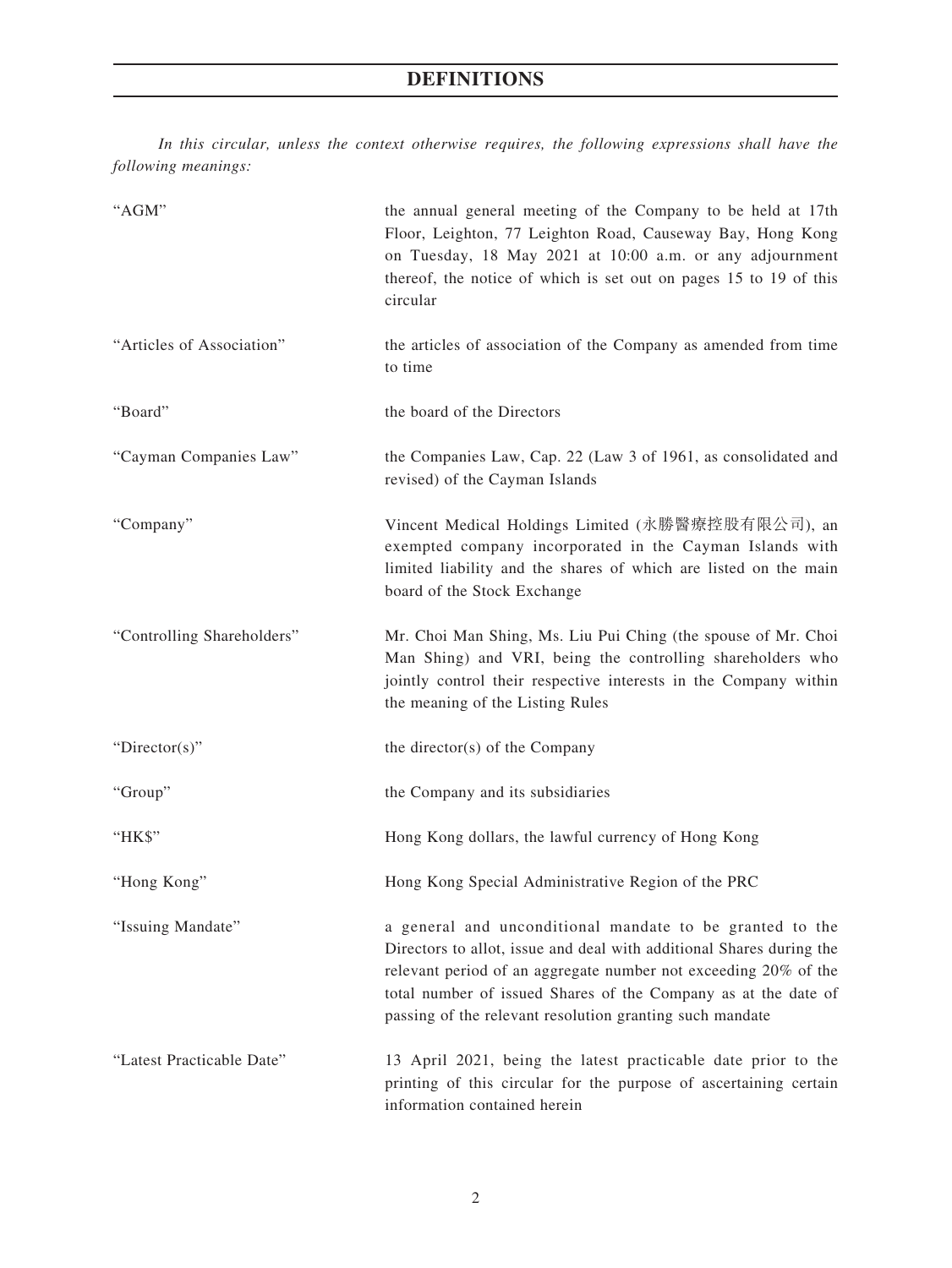# **DEFINITIONS**

| "Listing Rules"        | the Rules Governing the Listing of Securities on the Stock<br>Exchange                                                                                                                                                                                                                                                                                     |
|------------------------|------------------------------------------------------------------------------------------------------------------------------------------------------------------------------------------------------------------------------------------------------------------------------------------------------------------------------------------------------------|
| "Nomination Committee" | the nomination committee of the Company                                                                                                                                                                                                                                                                                                                    |
| "PRC"                  | the People's Republic of China                                                                                                                                                                                                                                                                                                                             |
| "Repurchase Mandate"   | a general and unconditional mandate to be granted to the<br>Directors to repurchase Shares on the Stock Exchange up to a<br>maximum number equivalent to 10% of the total number of issued<br>Shares of the Company as at the date of passing the relevant<br>resolution granting such mandate                                                             |
| "SFO"                  | the Securities and Futures Ordinance (Chapter 571 of the Laws of<br>Hong Kong), as amended, supplemented or otherwise modified<br>from time to time                                                                                                                                                                                                        |
| "Share $(s)$ "         | ordinary share(s) of HK\$0.01 each in the share capital of the<br>Company                                                                                                                                                                                                                                                                                  |
| "Shareholder(s)"       | holder(s) of the Shares                                                                                                                                                                                                                                                                                                                                    |
| "Stock Exchange"       | The Stock Exchange of Hong Kong Limited                                                                                                                                                                                                                                                                                                                    |
| "Takeovers Code"       | the Code on Takeovers and Mergers issued by the Securities and<br>Futures Commission of Hong Kong, as amended, supplemented or<br>otherwise modified from time to time                                                                                                                                                                                     |
| "VRHK"                 | VINCENT RAYA CO., LIMITED (永勝宏基集團有限公司), a<br>company incorporated in Hong Kong and wholly-owned by VRI<br>as at the Latest Practicable Date                                                                                                                                                                                                                |
| "VRI"                  | VINCENT RAYA INTERNATIONAL LIMITED, a company<br>incorporated in the British Virgin Islands and being held as to<br>57.89% by Mr. Choi Man Shing (being the Chairman and<br>executive Director) and 42.11% by Ms. Liu Pui Ching (being the<br>spouse of Mr. Choi Man Shing) as at the Latest Practicable Date,<br>and one of the Controlling Sharesholders |
| $``\%"$                | per cent.                                                                                                                                                                                                                                                                                                                                                  |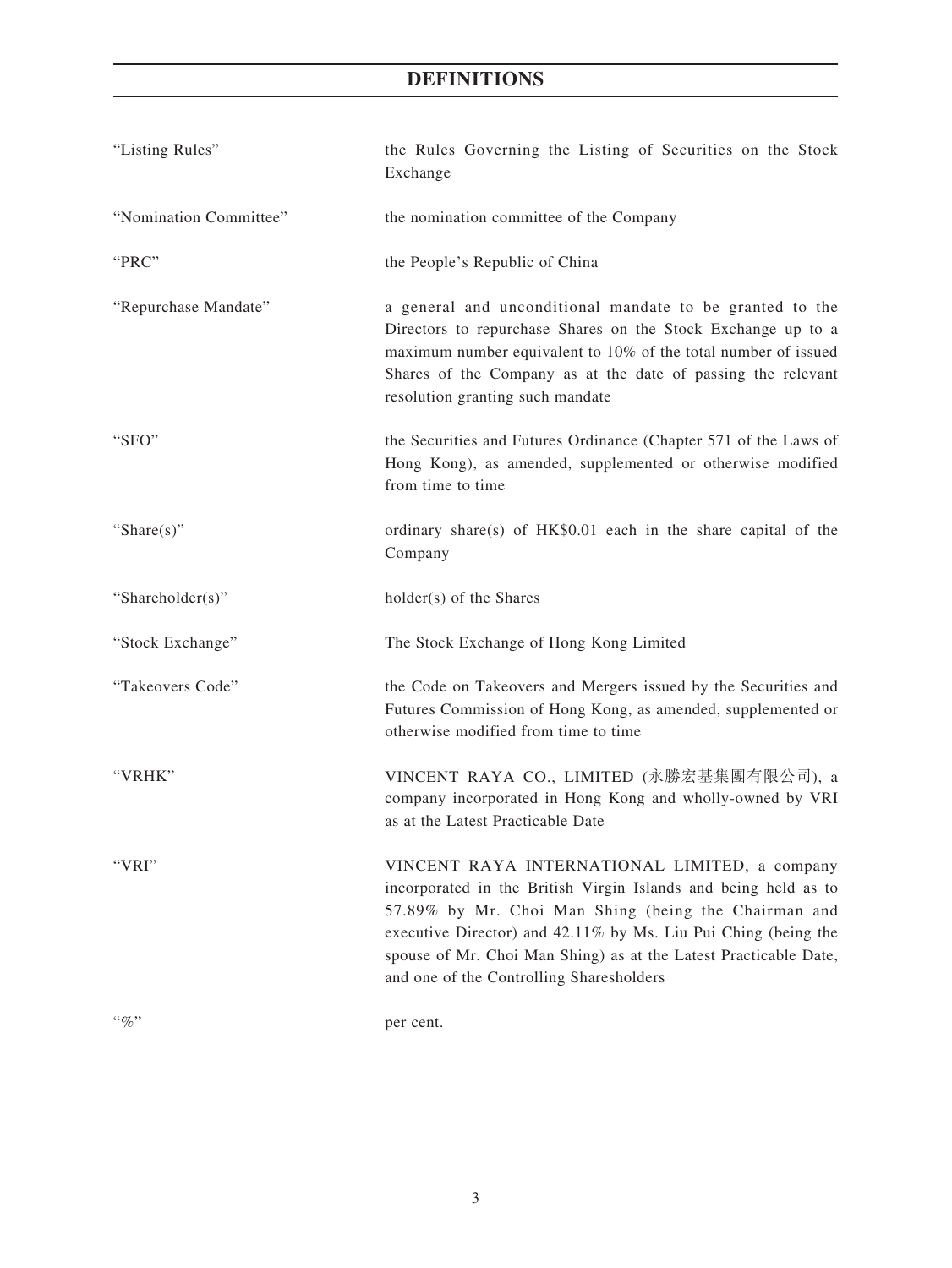## **LETTER FROM THE BOARD**



*(Incorporated in the Cayman Islands with limited liability)* (Stock code: 1612)

*Executive Directors:* Mr. CHOI Man Shing *(Chairman)* Mr. TO Ki Cheung (*Chief Executive Officer*) Mr. KOH Ming Fai Mr. FU Kwok Fu

*Non-executive Director:* Mr. GUO Pengcheng

*Independent Non-executive Directors:* Mr. MOK Kwok Cheung Rupert Mr. AU Yu Chiu Steven Prof. YUNG Kai Leung

*Registered Office:* Cricket Square, Hutchins Drive, P.O. Box 2681, Grand Cayman, KY1-1111, Cayman Islands

*Headquarters and Principal Place of Business in Hong Kong:* Flat B2, 7th Floor, Phase 2, Hang Fung Industrial Building, 2G Hok Yuen Street, Hung Hom, Kowloon, Hong Kong

16 April 2021

*To the Shareholders*

Dear Sir or Madam,

# **GENERAL MANDATES TO ISSUE SHARES AND REPURCHASE SHARES AND RE-ELECTION OF RETIRING DIRECTORS AND NOTICE OF ANNUAL GENERAL MEETING**

#### **1. INTRODUCTION**

The purpose of this circular is to give you the notice of the AGM and the information in respect of the resolutions to be proposed at the AGM including (i) the grant to the Directors the Issuing Mandate and the Repurchase Mandate; (ii) the extension of the Issuing Mandate to include Shares repurchased pursuant to the Repurchase Mandate; and (iii) the re-election of the retiring Directors.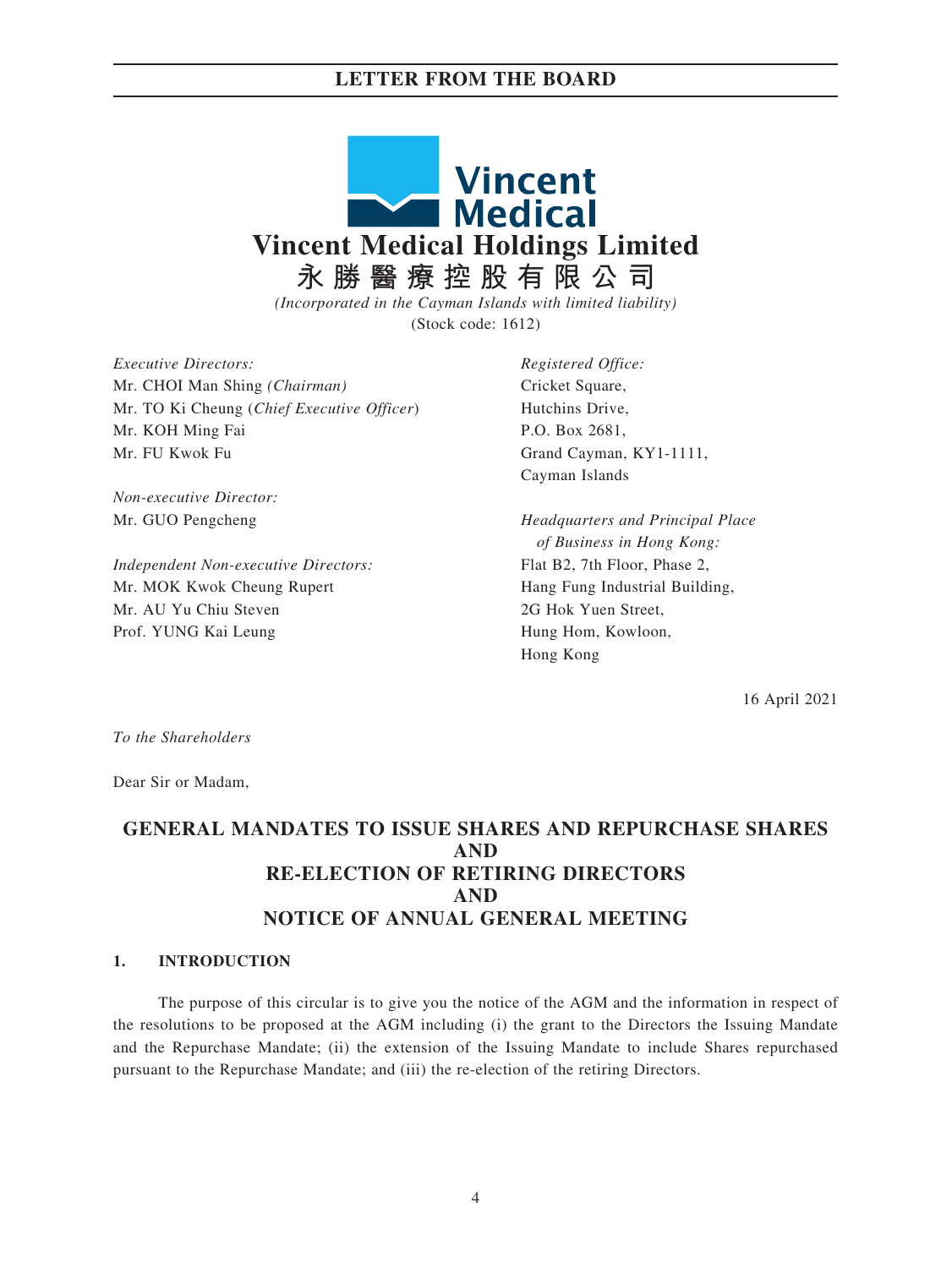### **2. GENERAL MANDATES TO ISSUE SHARES AND REPURCHASE SHARES**

At the annual general meeting of the Company held on 20 May 2020, resolutions were passed giving general and unconditional mandates to the Directors (i) to allot, issue and deal with Shares not exceeding 20% of the aggregate total number of issued Shares of the Company; (ii) to repurchase Shares not exceeding 10% of the aggregate total number of issued Shares of the Company; and (iii) to extend the general mandate of (i) above to include Shares repurchased pursuant to the general mandate of (ii) above. Such general mandates will expire at the conclusion of the forthcoming AGM.

At the AGM, separate ordinary resolutions will be proposed:

- (a) to grant the Issuing Mandate to the Directors to exercise the powers of the Company to allot, issue, and deal with any Shares not exceeding 20% of the total number of issued Shares of the Company as at the date of passing of the resolution. The Issuing Mandate will end on the earliest of (i) the date of the next annual general meeting; (ii) the date by which the next annual general meeting of the Company is required to be held by the Articles of Association or any applicable laws of the Cayman Islands; and (iii) the date upon which such authority is revoked, varied or renewed by an ordinary resolution of the Shareholders at a general meeting of the Company. Based on 650,598,000 Shares in issue as at the Latest Practicable Date and assuming no further Shares will be issued or repurchased during the period from the Latest Practicable Date to the date of the AGM, the Directors will be authorised to issue up to 130,119,600 Shares under the Issuing Mandate;
- (b) to grant the Repurchase Mandate to the Directors to exercise the powers of the Company to repurchase issued Shares subject to the criteria set out in this circular. Under such Repurchase Mandate, the maximum number of Shares that the Directors may repurchase shall not exceed 10% of the total number of issued Shares of the Company as at the date of passing of the resolution. As at the Latest Practicable Date, the number of Shares in issue was 650,598,000 Shares. Subject to the passing of the proposed ordinary resolution approving the grant of the Repurchase Mandate and assuming no further Shares will be issued or repurchased during the period from the Latest Practicable Date to the date of the AGM, the Company would be allowed under the Repurchase Mandate to repurchase a maximum of 65,059,800 Shares, being 10% of the total number of issued Shares of the Company as at the date of passing of the resolution in relation thereto. The Repurchase Mandate will end on the earliest of (i) the date of the next annual general meeting; (ii) the date by which the next annual general meeting of the Company is required to be held by the Articles of Association or any applicable laws of the Cayman Islands; and (iii) the date upon which such authority is revoked, varied or renewed by an ordinary resolution of the Shareholders at a general meeting of the Company; and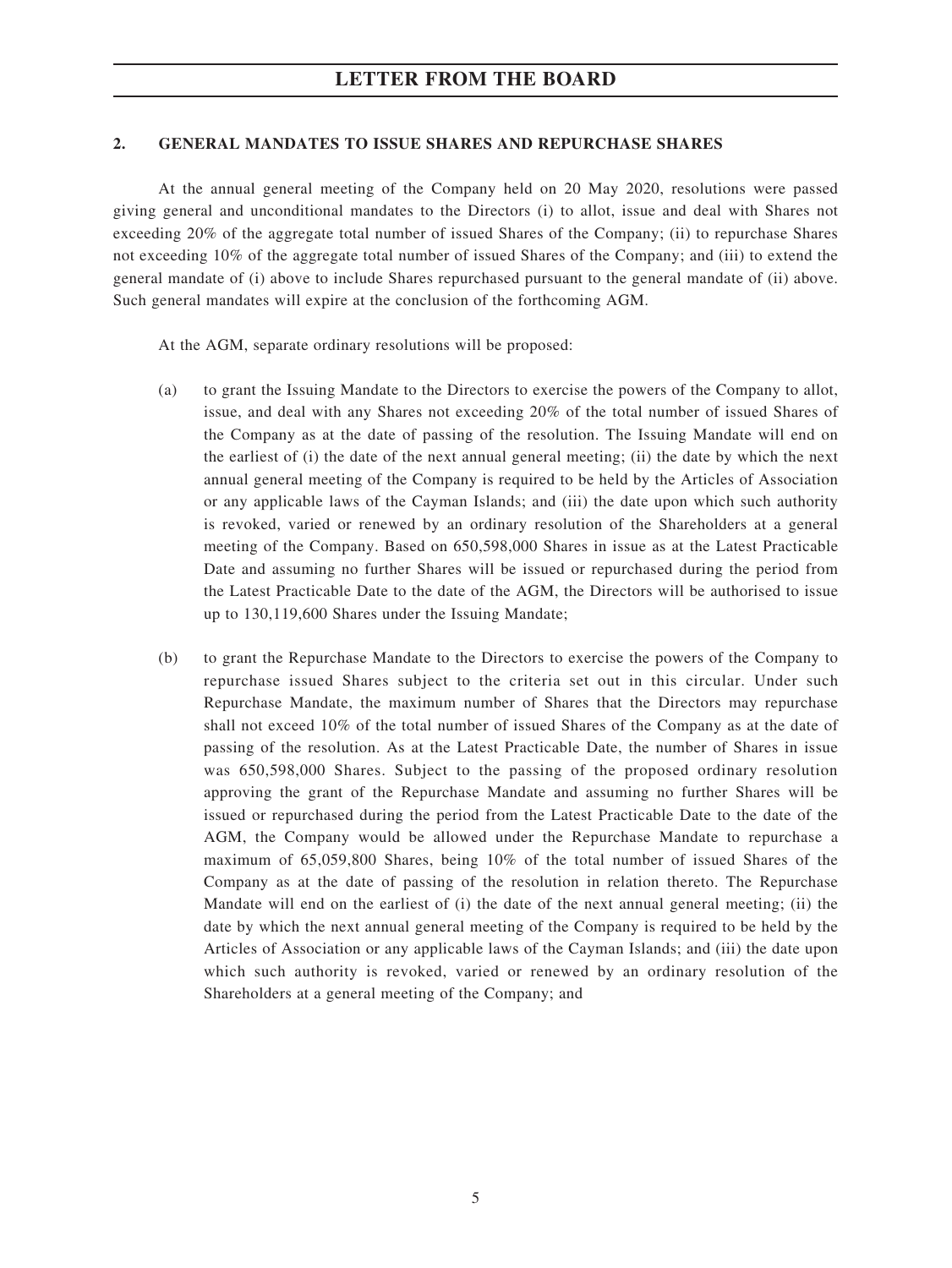# **LETTER FROM THE BOARD**

(c) subject to the passing of the aforesaid ordinary resolutions granting the Issuing Mandate and the Repurchase Mandate, to extend the number of Shares to be issued and allotted under the Issuing Mandate by an additional number representing such number of Shares repurchased under the Repurchase Mandate.

Pursuant to the Listing Rules, an explanatory statement is set out in Appendix I to this circular to provide you with requisite information reasonably necessary to enable you to make an informed decision on whether to vote for or against the proposed resolution granting the Repurchase Mandate at the AGM.

## **3. RE-ELECTION OF RETIRING DIRECTORS**

As at the Latest Practicable Date, there were four executive Directors, namely Mr. Choi Man Shing, Mr. To Ki Cheung, Mr. Koh Ming Fai and Mr. Fu Kwok Fu; one non-executive Director, namely Mr. Guo Pengcheng; and three independent non-executive Directors, namely Mr. Mok Kwok Cheung Rupert, Mr. Au Yu Chiu Steven and Prof. Yung Kai Leung.

In accordance with Article 84(1) of the Articles of Association, Mr. Koh Ming Fai, Mr. Fu Kwok Fu and Mr. Guo Pengcheng shall retire from office by rotation at the AGM and, being eligible, will offer themselves for re-election at the AGM.

Recommendations to the Board for the proposal for re-election of each of Mr. Koh Ming Fai and Mr. Fu Kwok Fu as an executive Director and Mr. Guo Pengcheng as a non-executive Director were made by the Nomination Committee, after having considered a range of diversity perspectives including but not limited to gender, age, cultural and educational background, ethnicity, professional experience, skills, knowledge and length of service, as set out in the board diversity policy of the Company.

At the AGM, separate ordinary resolutions will be put forward to the Shareholders in relation to the proposed re-election of each of Mr. Koh Ming Fai and Mr. Fu Kwok Fu as an executive Director and Mr. Guo Pengcheng as a non-executive Director. The biographical details of the above-named Directors who are subject to re-election at the AGM are set out in Appendix II to this circular in compliance with the relevant requirements of the Listing Rules.

### **4. AGM AND PROXY ARRANGEMENT**

Set out on pages 15 to 19 of this circular is the notice of AGM at which ordinary resolutions will be proposed to the Shareholders to consider and approve, among other matters, (i) the grant to the Directors the Issuing Mandate and the Repurchase Mandate; (ii) the extension of the Issuing Mandate to include Shares repurchased pursuant to the Repurchase Mandate; and (iii) the re-election of the retiring **Directors**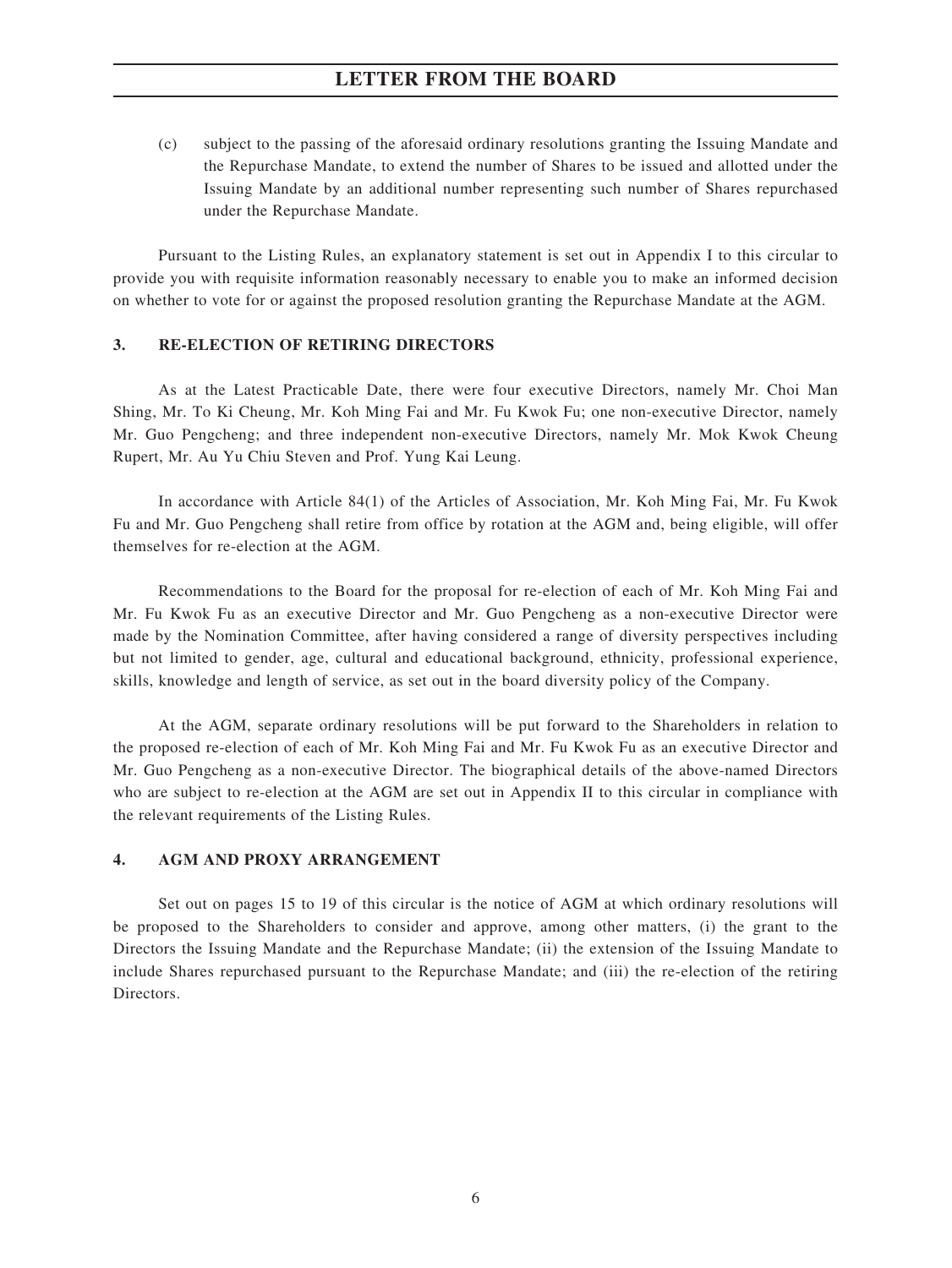# **LETTER FROM THE BOARD**

A form of proxy for use at the AGM is enclosed with this circular. Such form of proxy is also published on the designed website of the Stock Exchange (www.hkexnews.hk) and the website of the Company (www.vincentmedical.com). Whether or not you intend to be present at the AGM, you are requested to complete the form of proxy and return it in accordance with the instructions printed thereon to the Company's branch share registrar in Hong Kong, Tricor Investor Services Limited, at Level 54, Hopewell Centre, 183 Queen's Road East, Hong Kong as soon as possible but in any event not less than 48 hours before the time appointed for the holding of the AGM (or at any adjournment). Completion and return of the form of proxy will not preclude Shareholders from attending and voting in person at the AGM (or any adjournment) if you so wish.

All resolutions will be put to vote by way of poll at the AGM pursuant to Rule 13.39 of the Listing Rules. An announcement on the poll results will be made by the Company after the AGM in the manner prescribed under Rule 13.39(5) of the Listing Rules.

#### **5. RESPONSIBILITY STATEMENT**

This circular, for which the Directors collectively and individually accept full responsibility, includes particulars given in compliance with the Listing Rules for the purpose of giving information with regard to the Group. The Directors, having made all reasonable enquiries, confirm that to the best of their knowledge and belief the information contained in this circular is accurate and complete in all material respects and not misleading or deceptive, and there are no other matters the omission of which would make this circular or any statement herein misleading.

#### **6. RECOMMENDATION**

The Directors consider that (i) the granting of the Issuing Mandate and the Repurchase Mandate to the Directors to issue and repurchase Shares; (ii) the extension of the Issuing Mandate to include Shares repurchased pursuant to the Repurchase Mandate; and (iii) the re-election of the retiring Directors are in the best interests of the Company and the Shareholders as a whole. The Directors therefore recommend the Shareholders to vote in favour of all the resolutions to be proposed at the AGM.

> Yours faithfully By order of the Board **Vincent Medical Holdings Limited Choi Man Shing** *Chairman and Executive Director*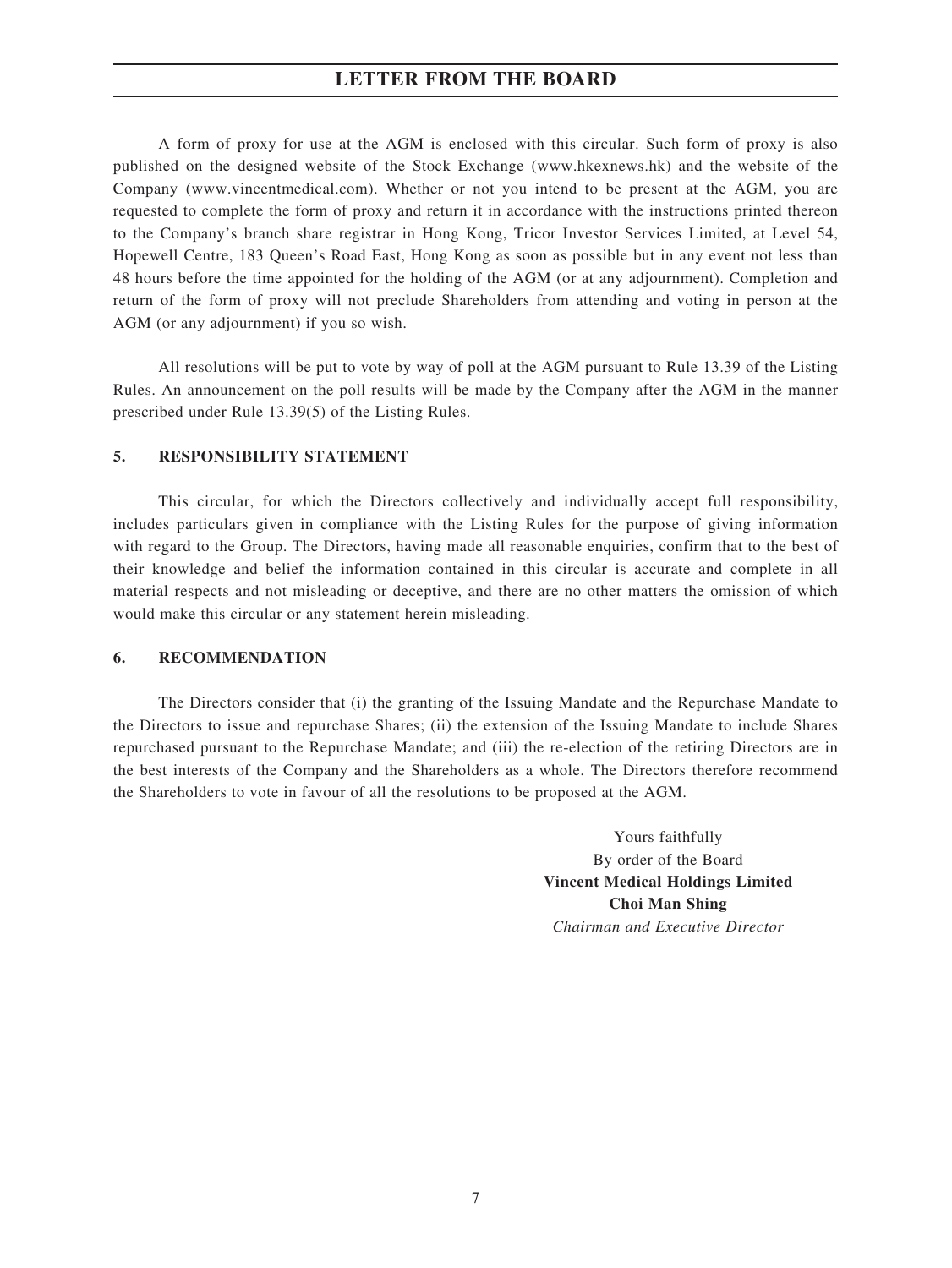# **APPENDIX I EXPLANATORY STATEMENT ON THE REPURCHASE MANDATE**

*This is an explanatory statement given to all Shareholders relating to a resolution to be proposed at the AGM for approving the Repurchase Mandate. The explanatory statement which contains all the information required pursuant to Rule 10.06(1)(b) of the Listing Rules and other relevant provisions of the Listing Rules is set out as follows:*

#### **1. LISTING RULES RELATING TO THE SHARE REPURCHASE**

The Listing Rules permit companies whose primary listings are on the Stock Exchange to repurchase their securities on the Stock Exchange subject to certain restrictions. Among such restrictions, the Listing Rules provide that the shares of such company must be fully paid up and all share repurchases by such company must be approved in advance by an ordinary resolution of shareholders, either by way of a general mandate or by specific approval of a particular transaction.

#### **2. SHARE CAPITAL**

As at the Latest Practicable Date, the total number of issued Shares were 650,598,000. Subject to the passing of the resolution granting the Repurchase Mandate and on the basis that no further Shares are issued or repurchased during the period from the Latest Practicable Date to the date of the AGM, the Company will be allowed under the Repurchase Mandate to repurchase a maximum of 65,059,800 Shares, being 10% of the total number of issued Shares of the Company as at the date of the passing of the relevant resolution at the AGM.

#### **3. REASONS FOR SHARE REPURCHASE**

The Directors have no present intention to repurchase any Shares but consider that the ability to do so would give the Company the flexibility that would be beneficial to the Company and the Shareholders as such repurchase may, depending on market conditions and funding arrangements at the time, lead to an enhancement of the net asset value and/or earnings per Share of the Company and will only be made when the Directors believe that such a repurchase will benefit the Company and the Shareholders as a whole.

As compared with the financial position of the Company as at 31 December 2019 (being the date to which the latest published audited consolidated accounts of the Company have been made), the Directors consider that there might be a material adverse impact on the working capital and on the gearing position of the Company in the event that the proposed repurchases were to be carried out in full during the proposed repurchase period. However, the Directors do not intend to exercise the Repurchase Mandate to such an extent which would, in the circumstances, have a material adverse impact on the working capital or gearing position of the Company.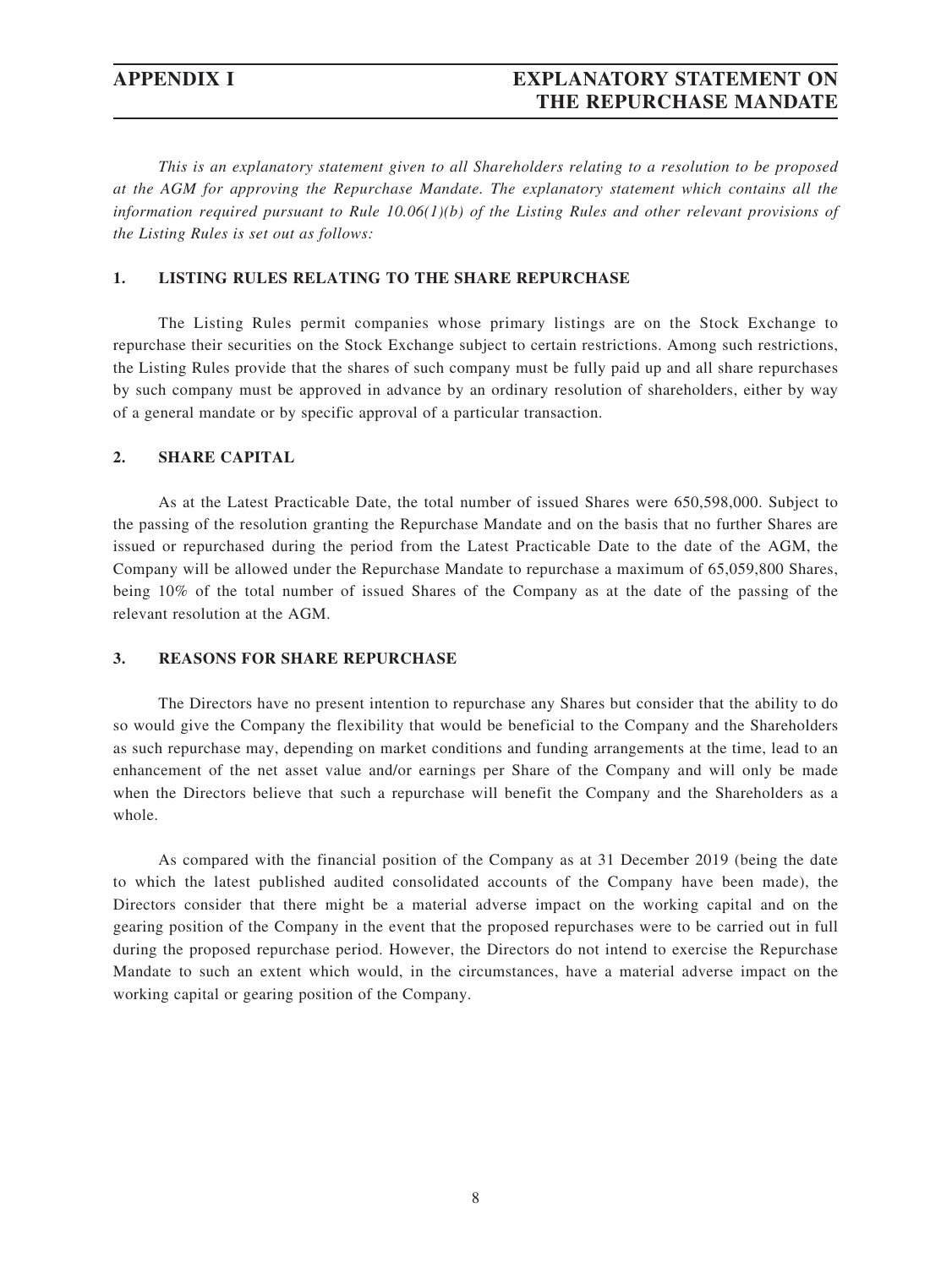### **4. FUNDING OF SHARE REPURCHASE**

The Company is empowered by its memorandum of association and the Articles of Association to repurchase its Shares. In repurchasing Shares, the Company may only apply funds legally available for such purpose in accordance with its memorandum of association and the Articles of Association, the Listing Rules, the applicable laws of the Cayman Islands and/or any other applicable laws, as the case may be.

Under the Listing Rules, a listed company is prohibited from repurchasing its own securities on the Stock Exchange for a consideration other than cash or for settlement otherwise than in accordance with the trading rules of the Stock Exchange from time to time.

The laws of the Cayman Islands provide that payment for a share repurchase may only be made out of the profits, the share premium account or the proceeds of a new issue of Shares made for such purpose or, subject to the Cayman Companies Law, out of capital of the Company. The amount of premium over the par value of the Shares payable on the repurchase of Shares may only be paid out of either or both of the profits or the share premium account of the Company or, subject to the Cayman Companies Law, out of capital of the Company.

In addition, under the laws of the Cayman Islands, payment out of capital by a company for the repurchase by a company of its own shares is unlawful unless immediately following the date on which the payment is proposed to be made, the Company shall be able to pay its debts as they fall due in the ordinary course of business. In accordance with the laws of the Cayman Islands, the shares so repurchased would be treated as cancelled but the total number of authorised shares to be issued would not be reduced.

## **5. DIRECTORS AND THEIR CLOSE ASSOCIATES, AND THE COMPANY'S CORE CONNECTED PERSONS**

None of the Directors nor, to the best of their knowledge having made all reasonable enquiries, any of their close associates (as defined in the Listing Rules), has any present intention to sell any Shares to the Company in the event that the Repurchase Mandate is granted by the Shareholders.

No core connected person (as defined in the Listing Rules) of the Company has notified the Company that he/she/it has a present intention to sell Shares to the Company nor has he/she/it undertaken not to sell any of the Shares held by him/her/it to the Company in the event that the Repurchase Mandate is granted by the Shareholders.

## **6. UNDERTAKING OF THE DIRECTORS**

The Directors have undertaken to the Stock Exchange that, so far as the same may be applicable, they will exercise the powers of the Company to make share repurchases pursuant to the Repurchase Mandate and in accordance with the Listing Rules, the Articles of Association and the laws of the Cayman Islands.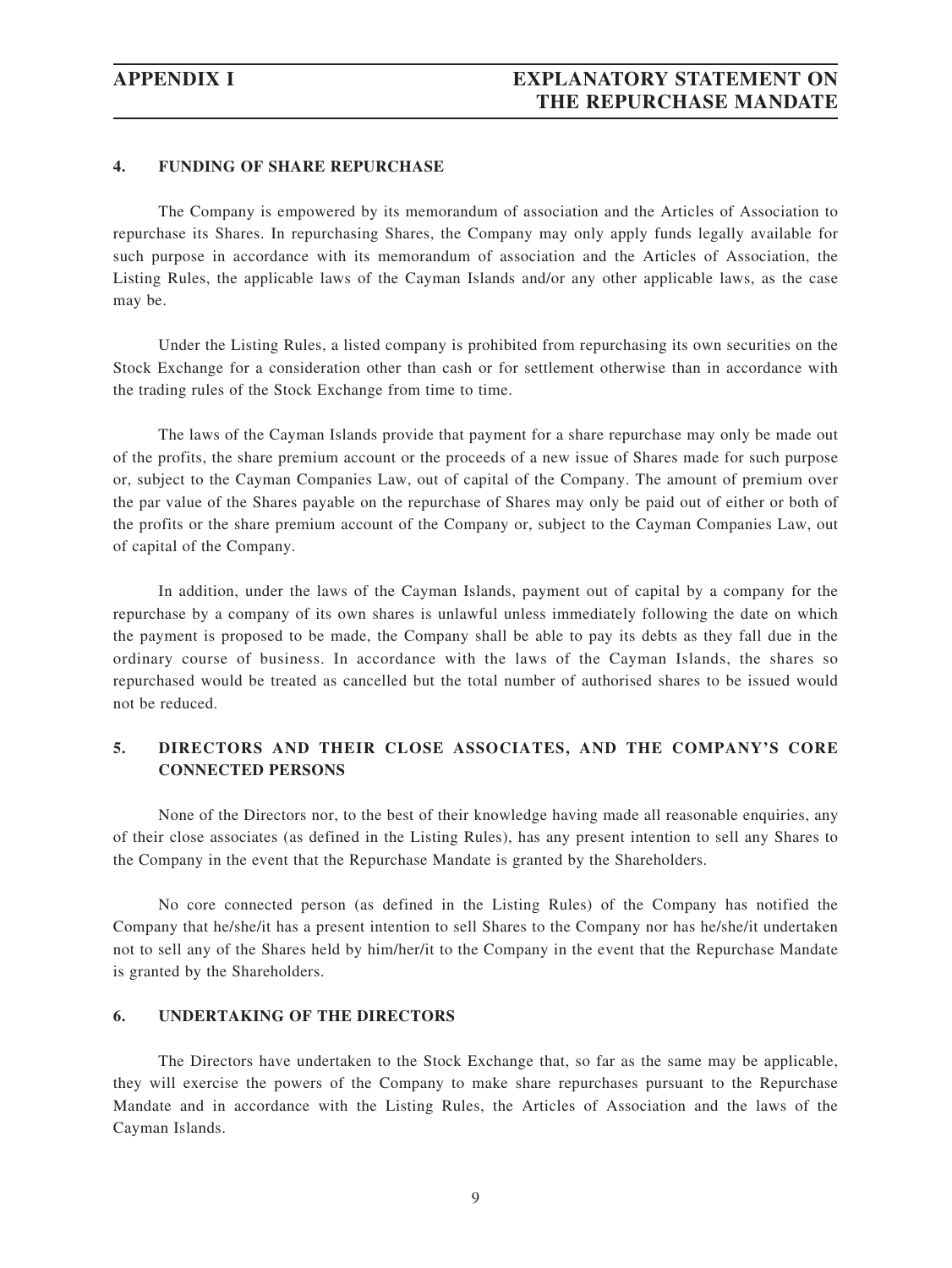### **7. EFFECT OF THE TAKEOVERS CODE AND MINIMUM PUBLIC HOLDING**

A repurchase of Shares by the Company may result in an increase in the proportionate interests of a Shareholder in the voting rights of the Company, which may give rise to an obligation on certain Shareholder or a group of Shareholders acting in concert (as defined in the Takeovers Code) to make a mandatory offer in accordance with Rule 26 of the Takeovers Code for all the Shares not already owned by such Shareholder or group of Shareholders.

As at the Latest Practicable Date, to the best of the knowledge and belief of the Directors and as recorded in the register required to be kept by the Company under Section 336 of the SFO, Mr. Choi Man Shing (our Chairman and executive Director), Ms. Liu Pui Ching (the spouse of Mr. Choi Man Shing) and VRI, altogether being the Controlling Shareholders of the Company, together with VRHK, being a party acting in concert (as defined in the Takeovers Code) with the Controlling Shareholders of the Company, were interested in a total of 386,191,890 Shares, representing approximately 59.36% of the issued share capital of the Company.

On the basis of there being 650,598,000 Shares in issue as at the Latest Practicable Date and assuming no further issue, allotment or repurchase of Shares during the period from the Latest Practicable Date to the date of the AGM, in the event that the Directors exercise in full the power to repurchase the Shares which is proposed to be granted pursuant to the Repurchase Mandate, the aggregate shareholding of Mr. Choi, Ms. Liu and VRI, being the Controlling Shareholders of the Company, and VRHK, being a party acting in concert (as defined in the Takeovers Code) with the Controlling Shareholders of the Company would be increased to approximately 65.96% of the number of issued Shares of the Company. In the opinion of the Directors, such increase would not give rise to an obligation to make a mandatory offer under the Takeovers Code. Save as disclosed above, the Directors are not aware of any Shareholder or group of Shareholders acting in concert (as defined in the Takeovers Code) who may become obliged to make a mandatory offer under the Takeovers Code as a consequence of any repurchase of Shares pursuant to the Repurchase Mandate.

The Directors have no intention to exercise the Repurchase Mandate to such an extent that it would result in the number of Shares held by the public being reduced to less than 25% (or such other prescribed minimum percentage as determined by the Stock Exchange) of the issued share capital of the Company.

#### **8. SHARE REPURCHASE BY THE COMPANY**

The Company had not repurchased any Shares (whether on the Stock Exchange or otherwise) in the six months preceding the Latest Practicable Date.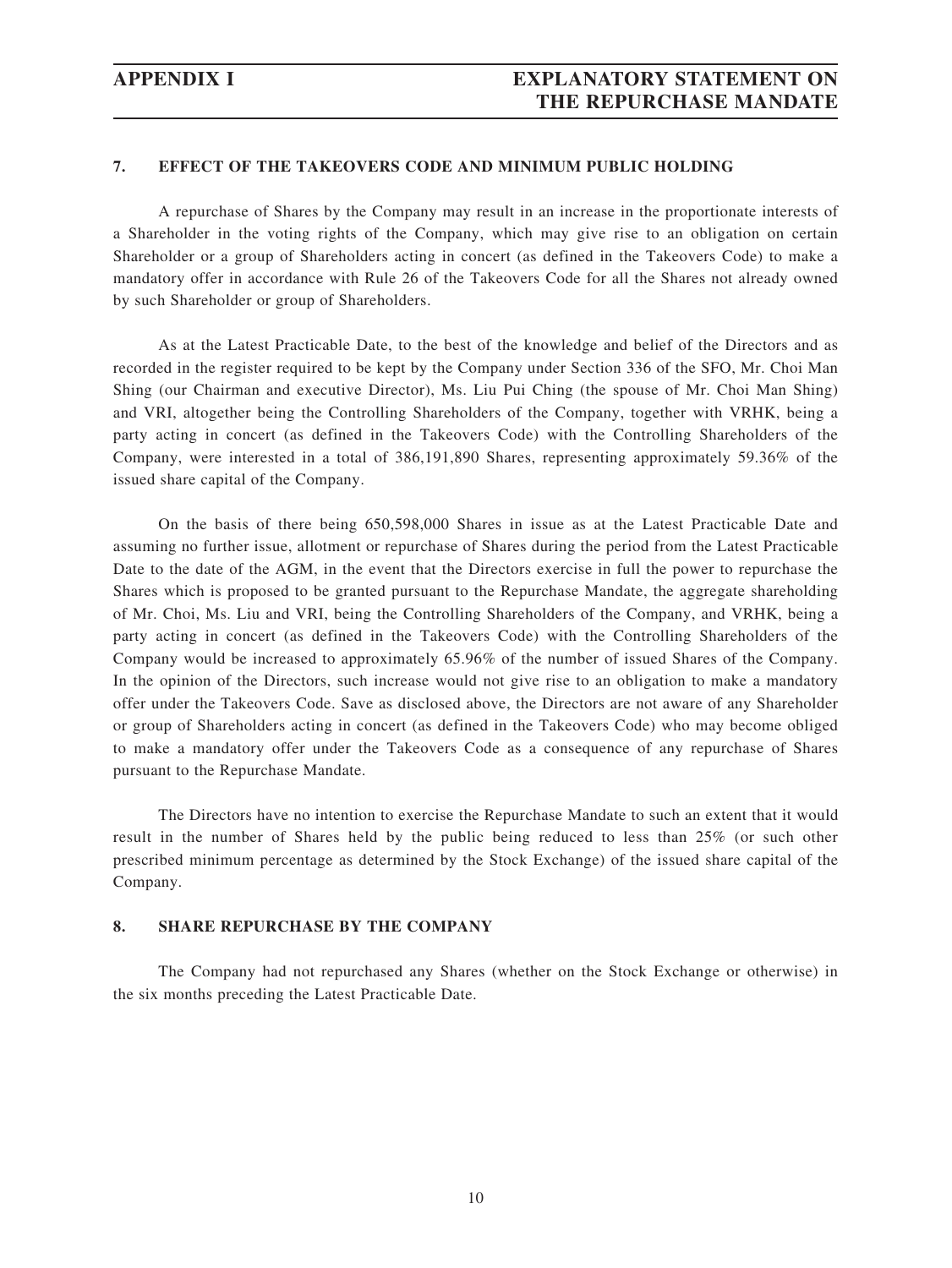# **APPENDIX I EXPLANATORY STATEMENT ON THE REPURCHASE MANDATE**

## **9. SHARE PRICES**

During each of the previous twelve months up to and including the Latest Practicable Date, the highest and lowest trading prices during each month for the Shares on the Stock Exchange were as follows:

| Month                                                   | <b>Highest</b> | Lowest |  |
|---------------------------------------------------------|----------------|--------|--|
|                                                         | HK\$           | HK\$   |  |
|                                                         |                |        |  |
| 2020                                                    |                |        |  |
| April                                                   | 1.150          | 0.700  |  |
| May                                                     | 0.850          | 0.690  |  |
| June                                                    | 1.260          | 0.640  |  |
| July                                                    | 3.730          | 1.050  |  |
| August                                                  | 2.550          | 1.590  |  |
| September                                               | 1.800          | 1.230  |  |
| October                                                 | 2.290          | 1.260  |  |
| November                                                | 1.920          | 1.470  |  |
| December                                                | 2.110          | 1.460  |  |
| 2021                                                    |                |        |  |
| January                                                 | 2.430          | 1.800  |  |
| February                                                | 2.470          | 1.550  |  |
| March                                                   | 1.850          | 1.480  |  |
| April (up to and including the Latest Practicable Date) | 1.700          | 1.590  |  |

*Source: the website of the Stock Exchange*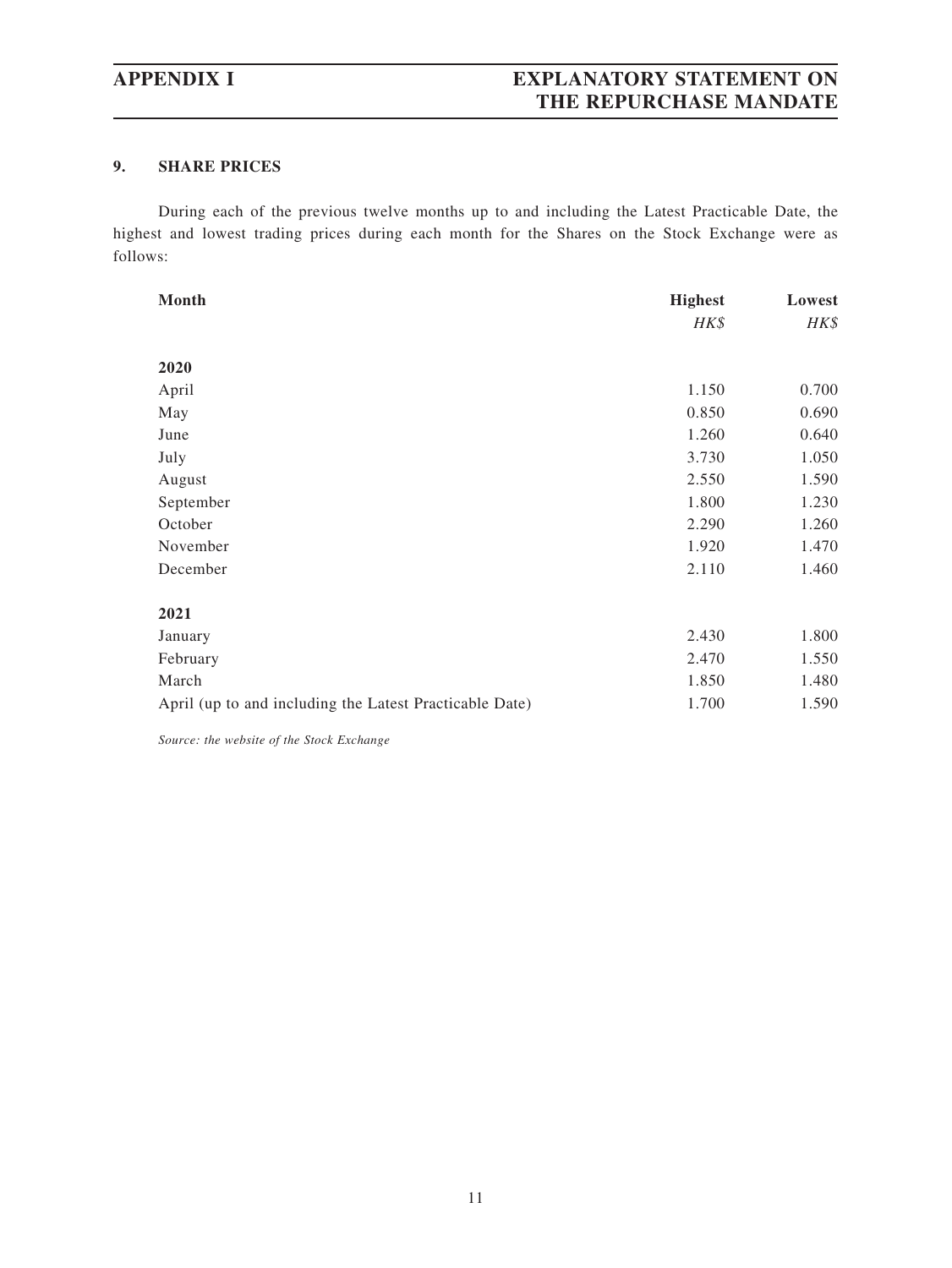*The biographical details of the Directors (as required by the Listing Rules) proposed to be re-elected at the AGM are set out below:*

### **EXECUTIVE DIRECTORS**

**Mr. KOH Ming Fai (許明輝)**, aged 47, is an executive Director and the chairman of the risk management committee of the Company. He currently serves as the vice president of operations of the Group and a director of various subsidiaries of the Company. Mr. Koh joined the Group in September 2000 and is primarily responsible for managing the operations of the Group, including quality assurance production, engineering and procurement of the Group.

Mr. Koh received a bachelor's degree in science in mechanical engineering from the University of Alberta, Canada in June 2000 and a master's degree in business from the University of Newcastle, Australia in May 2009. He is a member of the Hong Kong Institution of Engineers and he was admitted as a member of the biomedical discipline of the Hong Kong Institution of Engineer through the founding member route in January 2007. He is also a professional engineer (biomedical) registered with the Engineers Registration Board, a body corporate established under the Engineers Registration Ordinance (Chapter 409 of the Laws of Hong Kong). He is also elected as a member of the Institution of Mechanical Engineers and was registered as a chartered engineer in April 2008. He is currently an executive board member of the Hong Kong Medical and Healthcare Device Industries Association.

Mr. Koh has entered into a service agreement with the Company for an initial fixed term of three years commencing from 24 June 2016. The service agreement may be terminated in accordance with the respective terms of the service agreement. Mr. Koh is entitled to receive a service fee of HK\$1.00 as an executive Director per annum and the total remuneration of Mr. Koh for the year ended 31 December 2020 was HK\$2,537,000.

As at the Latest Practicable Date, Mr. Koh was interested in an aggregate of 7,144,000 Shares, representing approximately 1.10% of the issued share capital of the Company, within the meaning of Part XV of the SFO.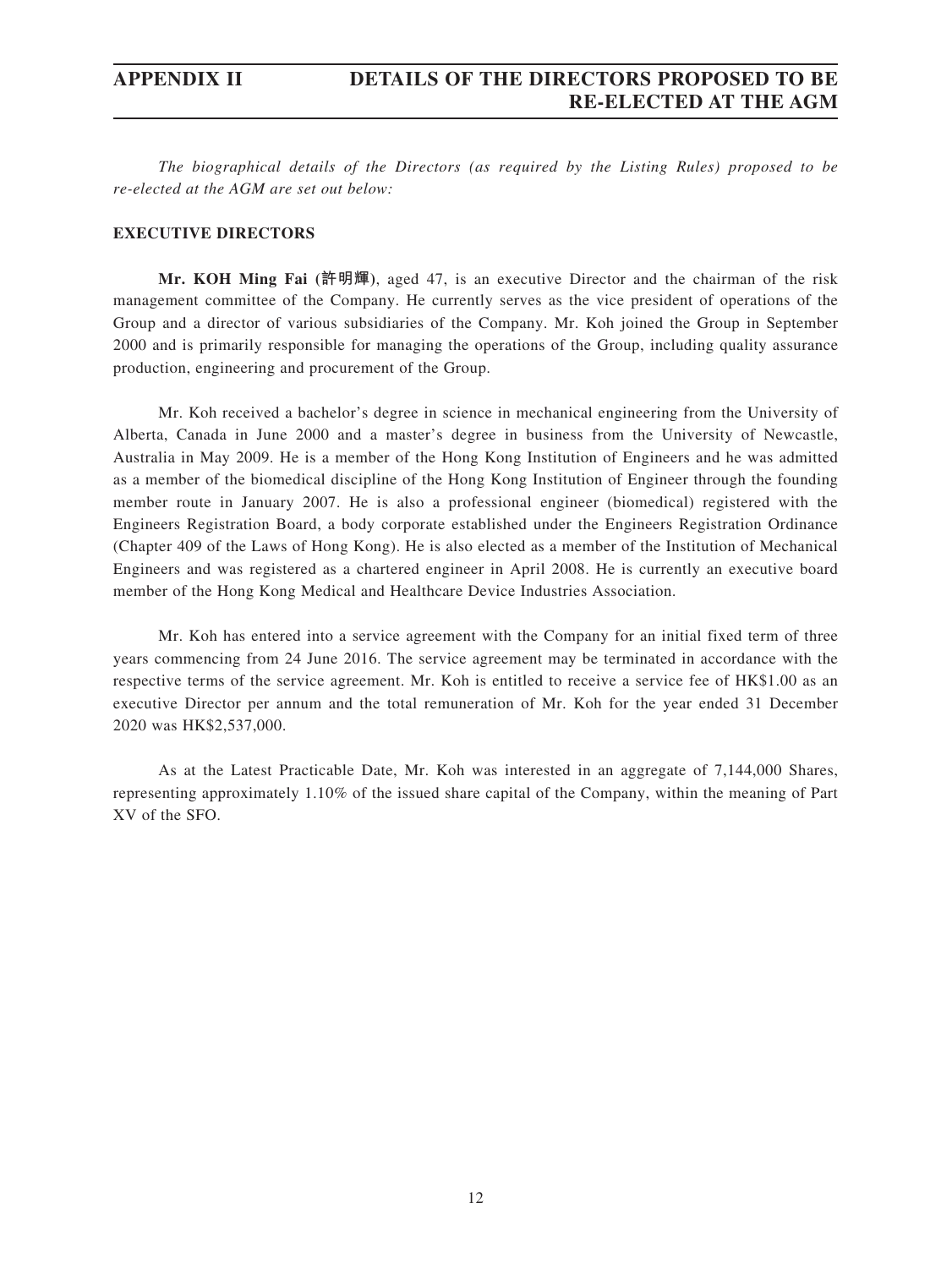**Mr. FU Kwok Fu** (**符國富**), aged 50, is an executive Director and the chairman of the environmental, social and governance committee of the Company. He currently serves as the vice president of engineering of the Group and a director of two of the subsidiaries of the Company, respectively. Mr. Fu joined the Group in June 1997 and is primarily responsible for overseeing the R&D and initiating product development through integrating technologies and techniques. He has over 23 years of experience in the medical device manufacturing industry.

Mr. Fu obtained a bachelor's degree in engineering from the University of Hong Kong in December 1997 and a master's degree in business administration (general management) from the Hong Kong Polytechnic University in October 2009. He is a member of the Institution of Mechanical Engineer and was registered as a chartered engineer in April 2008 and is a member of the Hong Kong Institution of Engineers. He was admitted as a member of the biomedical discipline of the Hong Kong Institution of Engineers through the founding member route in January 2007 and serves a member of the committee of the biomedical division of the same institution.

Mr. Fu has entered into a service agreement with the Company for an initial fixed term of three years commencing from 24 June 2016. The service agreement may be terminated in accordance with the respective terms of the service agreement. Mr. Fu is entitled to receive a service fee of HK\$1.00 as an executive Director per annum and the total remuneration of Mr. Fu for the year ended 31 December 2020 was HK\$2,440,000.

As at the Latest Practicable Date, Mr. Fu was interested in an aggregate of 6,970,000 Shares, representing approximately 1.07% of the issued share capital of the Company, within the meaning of Part XV of the SFO.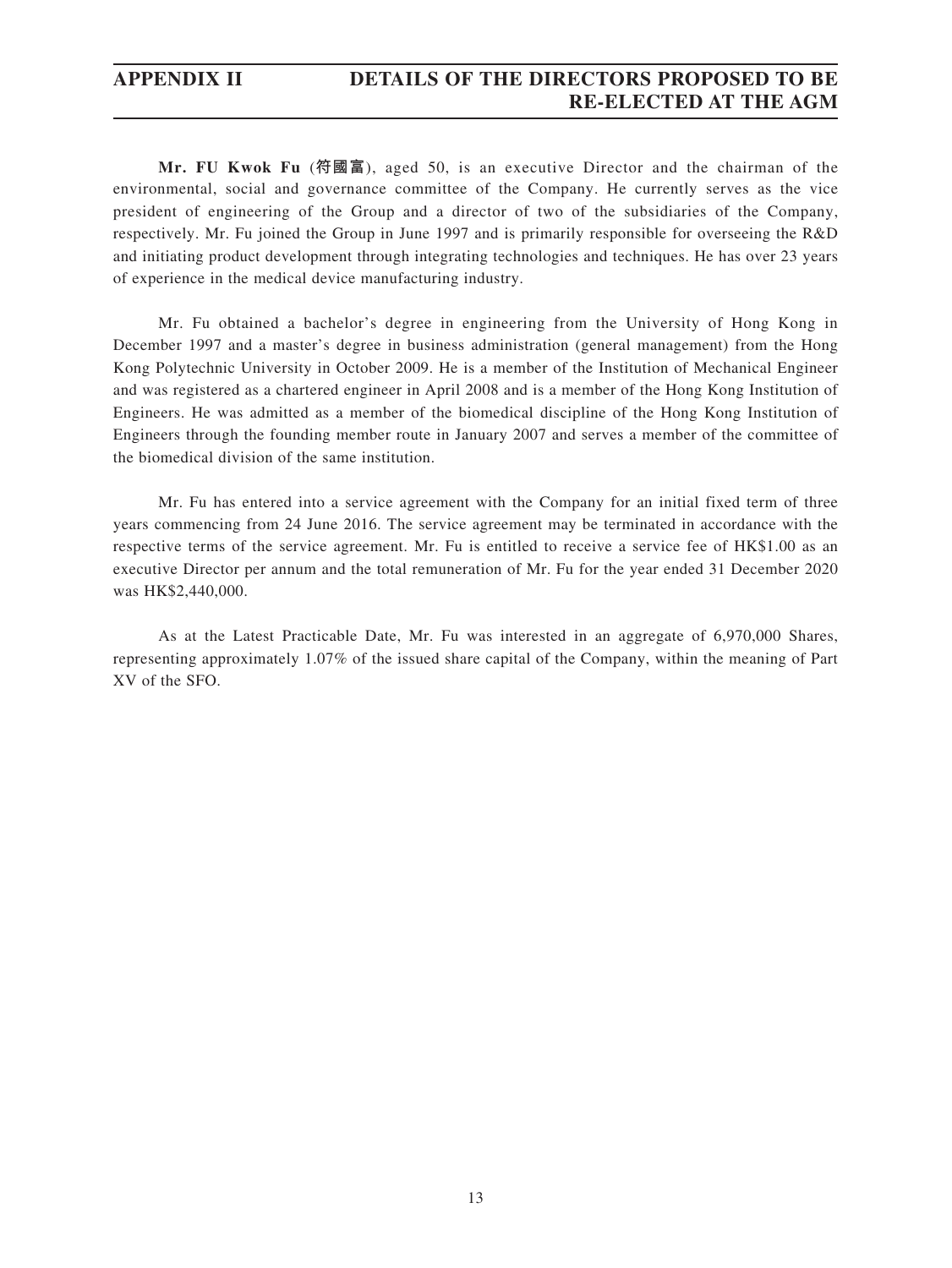#### **NON-EXECUTIVE DIRECTOR**

**Mr. GUO Pengcheng** (**過鵬程**), aged 59, is a non-executive Director of the Company and joined the Group in February 2017. He is responsible for participating in meetings of the Board to bring an independent perspective and judgment on issues of strategy, performance, accountability, resources, key appointments and standards of conduct and transactions which are material to the Group as and when required.

Mr. Guo graduated from the Shanghai University of Technology with a bachelor's degree in mechanical engineering in 1983. He has over 34 years of experience in business advisory work and cross-border investments. During the period from 1986 to 2004, Mr. Guo worked in various organisations where he was responsible for inbound and outbound business development and business expansion from the PRC. From 2009 to 2015, he was the operating partner of Orchid Asia Private Equity Fund where he was responsible for operational due diligence and post-investment management for listing applicants on the Stock Exchange. Mr. Guo currently acts as the senior investment consultant of Dong Yin Development (Holdings) Limited.

Mr. Guo has entered into a service agreement with the Company for an initial fixed term of three years commencing from 1 February 2017. The service agreement may be terminated in accordance with the respective terms of the service agreement. Mr. Guo is entitled to receive a service fee of HK\$18,000 as a non-executive Director per month.

As at the Latest Practicable Date, Mr. Guo was not interested in any Shares or underlying Shares within the meaning of Part XV of the SFO.

As at the Latest Practicable Date and save as disclosed herein, none of the above Directors (i) held any directorships in other listed public companies in Hong Kong or overseas in the last three years; (ii) held any other positions with the Company and its subsidiaries; and (iii) had any other relationship with any Directors, senior management, substantial or Controlling Shareholders of the Company.

In addition, there is no other matter that needs to be brought to the attention of the Shareholders and there is no information relating to the above Directors which is required to be disclosed pursuant to any of the requirements of Rule 13.51(2)(h) to (v) of the Listing Rules.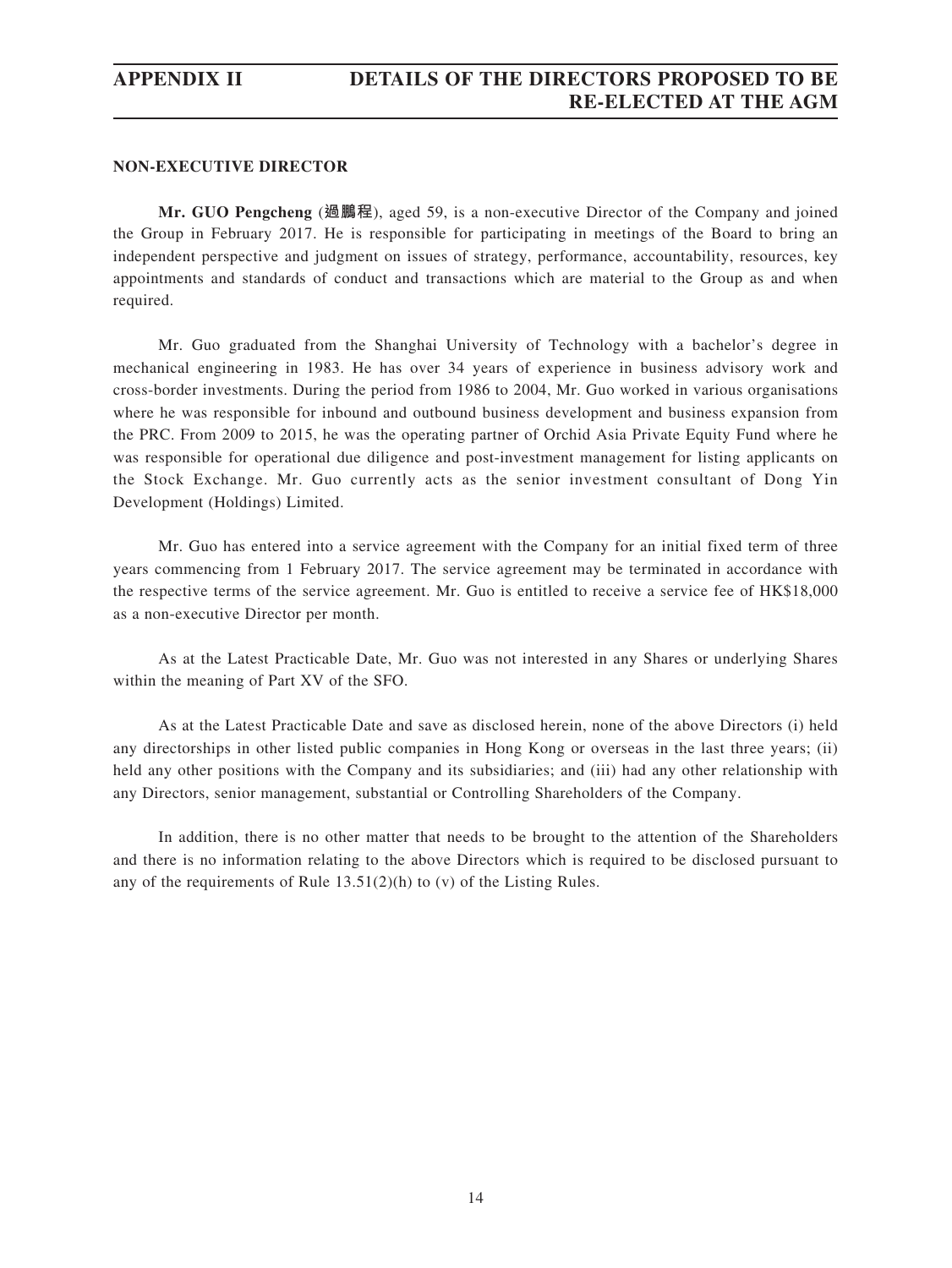# **NOTICE OF AGM**



**NOTICE IS HEREBY GIVEN THAT** the annual general meeting (the "**Meeting**") of Vincent Medical Holdings Limited (the "**Company**") will be held at 17th Floor, Leighton, 77 Leighton Road, Causeway Bay, Hong Kong on Tuesday, 18 May 2021 at 10:00 a.m. for the following purposes:

### **AS ORDINARY RESOLUTIONS**

To consider and if thought fit, pass the following resolutions (with or without modification) as ordinary resolutions of the Company:

- 1. To receive, consider and adopt the audited consolidated financial statements of the Company and the reports of the directors (the "**Directors**") and the auditor of the Company (the "**Auditor**") for the year ended 31 December 2020.
- 2. To approve the declaration of a final dividend of HK11.0 cents per ordinary share for the year ended 31 December 2020.
- 3. To re-elect Mr. Koh Ming Fai as an executive Director.
- 4. To re-elect Mr. Fu Kwok Fu as an executive Director.
- 5. To re-elect Mr. Guo Pengcheng as a non-executive Director.
- 6. To authorise the board of the Directors to fix the remuneration of the Directors.
- 7. To re-appoint RSM Hong Kong as the Auditor and authorise the board of the Directors to fix their remuneration.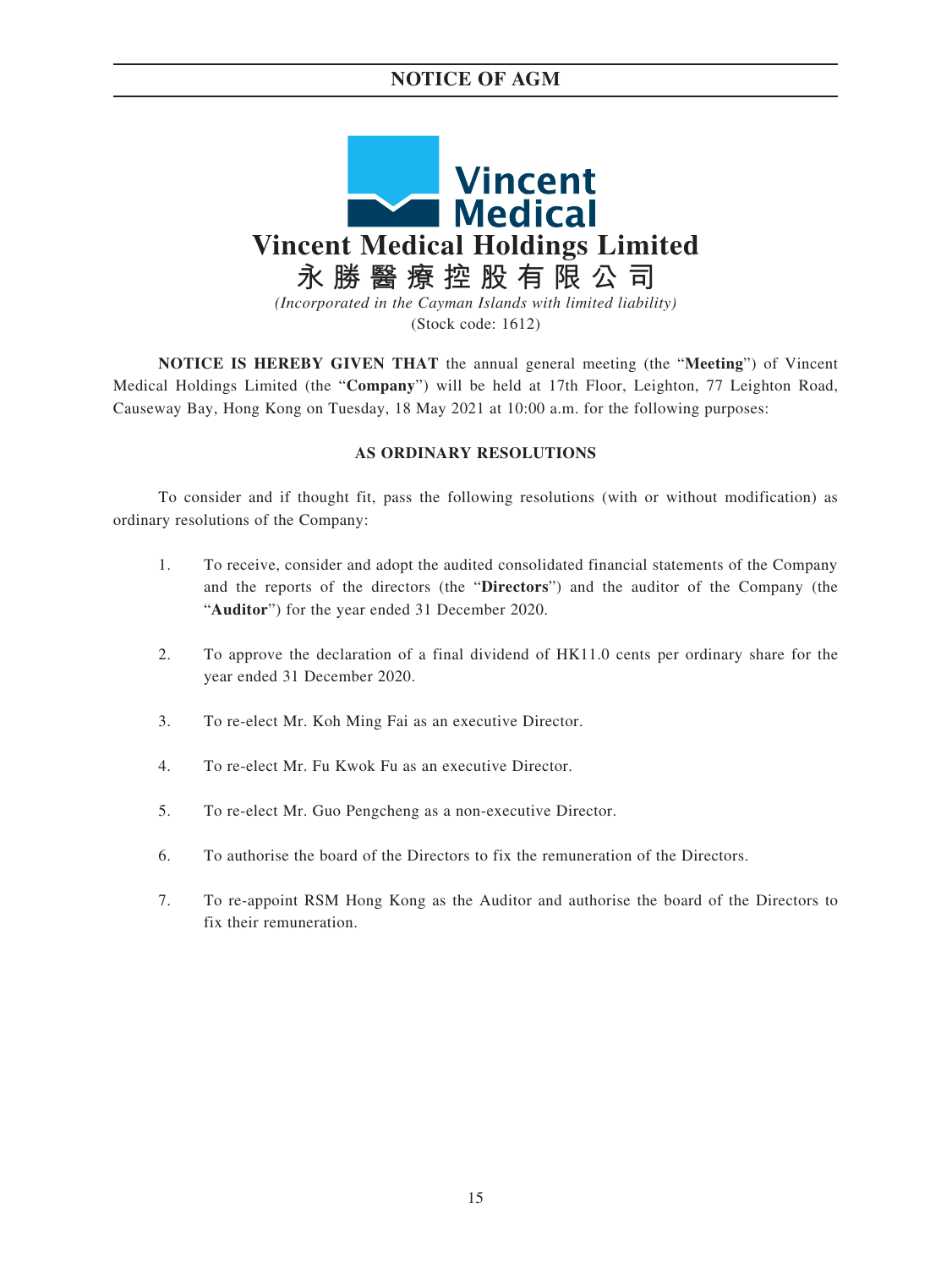8. To consider and if thought fit, pass the following resolution (with or without modification) as an ordinary resolution of the Company:

## **"THAT:**

- (a) subject to paragraph (c) below, the exercise by the Directors during the Relevant Period (as hereinafter defined) of all the powers of the Company to allot, issue, and deal with additional shares of HK\$0.01 each in the share capital of the Company (the "**Shares**") be and is hereby generally and unconditionally approved;
- (b) the approval in paragraph (a) above shall be in addition to any other authorisation given to the Directors and shall authorise the Directors during the Relevant Period (as hereinafter defined) to make or grant offers, agreements and/or options which may require the exercise of such power during or after the end of the Relevant Period;
- (c) the total number of Shares allotted or agreed conditionally or unconditionally to be allotted (whether pursuant to options or otherwise) by the Directors during the Relevant Period pursuant to paragraph (a) above, otherwise than pursuant to (i) a Rights Issue (as hereinafter defined); or (ii) any scrip dividend or similar arrangement providing for the allotment and issue of Shares in lieu of the whole or part of a dividend on Shares in accordance with the articles of association of the Company (the "**Articles**") in force from time to time; or (iii) any specific authority granted by the shareholders of the Company (the "**Shareholders**") in general meeting(s); or (iv) any issue of Shares upon the exercise of rights of subscription or conversion under the terms of any existing convertible notes issued by the Company or any existing securities of the Company which carry rights to subscribe for or are convertible into Shares, shall not exceed 20% of the total number of issued Shares as at the date of the passing of this resolution, and the said approval shall be limited accordingly; and
- (d) for the purpose of this resolution:

"**Relevant Period**" means the period from the passing of this resolution until whichever is the earliest of:

- (i) the conclusion of the next annual general meeting of the Company;
- (ii) the expiration of the period within which the next annual general meeting of the Company is required by any applicable law or the Articles to be held; and
- (iii) the revocation, variation or renewal of the authority given under this resolution by an ordinary resolution of the Shareholders in general meeting;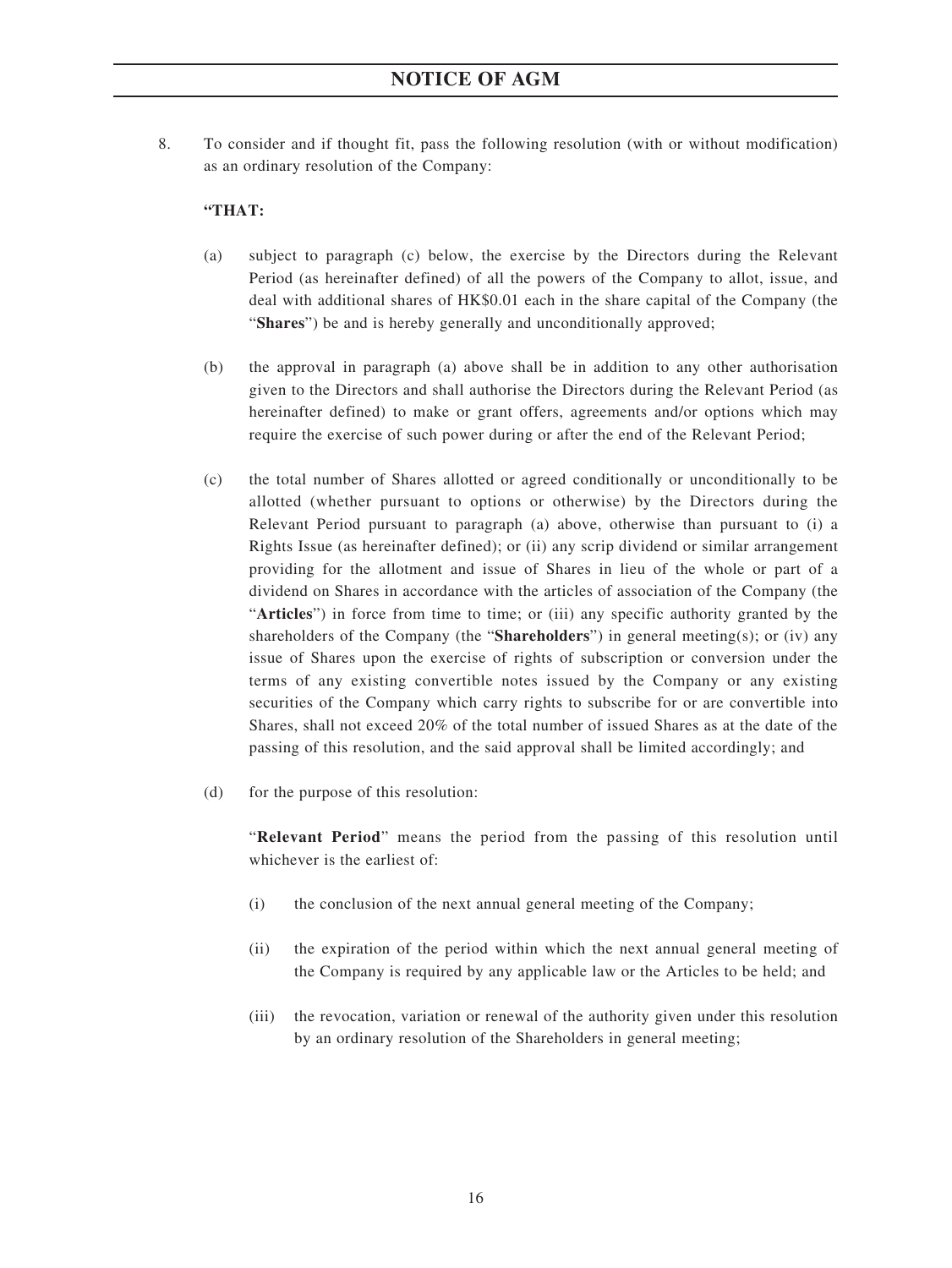# **NOTICE OF AGM**

"**Rights Issue**" means an offer of Shares, or offer or issue of warrants, options or other securities giving rights to subscribe for Shares open for a period fixed by the Directors to holders of Shares whose names appear on the register of members on a fixed record date in proportion to their holdings of Shares (subject to such exclusion or other arrangements as the Directors may deem necessary or expedient in relation to fractional entitlements or, having regard to any restrictions or obligations under the laws of, or the requirements of, or the expense or delay which may be involved in determining the exercise or extent of any restrictions or obligations under the laws of, or the requirements of, any jurisdiction applicable to the Company, any recognised regulatory body or any stock exchange applicable to the Company)."

9. To consider and if thought fit, pass the following resolution (with or without modification) as an ordinary resolution of the Company:

## **"THAT:**

- (a) subject to paragraph (c) below, the exercise by the Directors during the Relevant Period (as hereinafter defined) of all the powers of the Company to repurchase issued Shares, subject to and in accordance with all applicable laws and the requirements of the Rules Governing the Listing of Securities on The Stock Exchange of Hong Kong Limited as amended from time to time, be and is hereby generally and unconditionally approved;
- (b) the approval in paragraph (a) above shall be in addition to any other authorisation given to the Directors and shall authorise the Directors on behalf of the Company during the Relevant Period (as hereinafter defined) to procure the Company to repurchase Shares at a price determined by the Directors;
- (c) the total number of Shares which are authorised to be repurchased by the Directors pursuant to the approval in paragraph (a) above shall not exceed 10% of the total number of issued Shares as at the date of the passing of this resolution, and the said approval shall be limited accordingly; and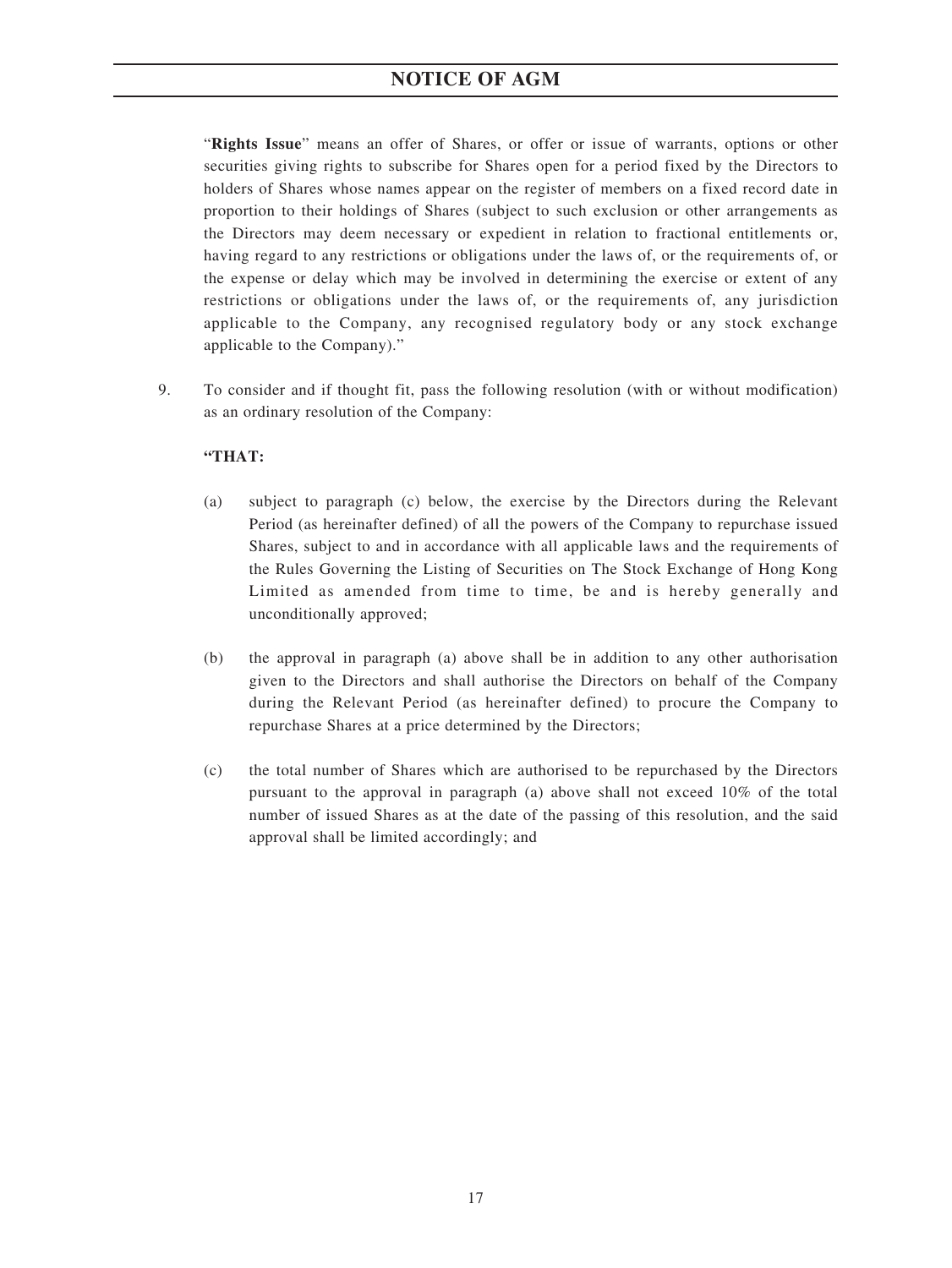(d) for the purposes of this resolution:

"**Relevant Period**" means the period from the passing of this resolution until whichever is the earliest of:

- (i) the conclusion of the next annual general meeting of the Company;
- (ii) the expiration of the period within which the next annual general meeting of the Company is required by any applicable law or the Articles to be held; and
- (iii) the revocation, variation or renewal of the authority given under this resolution by an ordinary resolution of the Shareholders in general meeting."
- 10. To consider and if thought fit, pass the following resolution (with or without modification) as an ordinary resolution of the Company:

"**THAT** conditional upon the passing of resolutions nos. 8 and 9 above, the general mandate to the Directors pursuant to resolution no. 8 be and is hereby extended by the addition thereto of an amount representing the total number of Shares repurchased by the Company under the authority granted pursuant to the resolution no. 9 (up to 10% of the total number of the issued Shares as at the date of the passing of resolution no. 9)."

> By order of the Board **Vincent Medical Holdings Limited Choi Man Shing** *Chairman and Executive Director*

16 April 2021

*Registered Office:* Cricket Square, Hutchins Drive, P.O. Box 2681, Grand Cayman, KY1-1111, Cayman Islands

*Headquarters and Principal Place of Business in Hong Kong:* Flat B2, 7th Floor, Phase 2, Hang Fung Industrial Building, 2G Hok Yuen Street, Hung Hom, Kowloon, Hong Kong